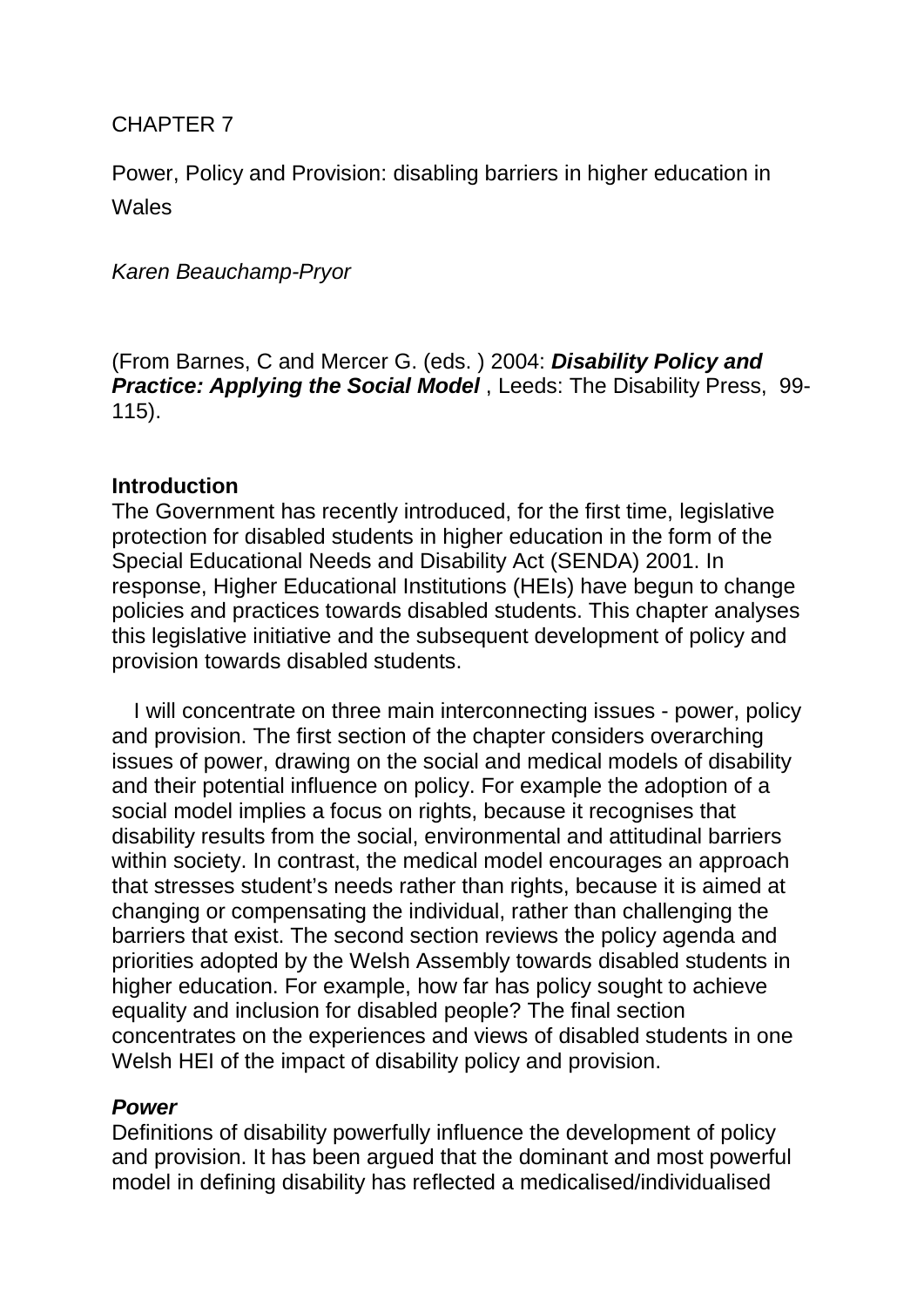stance (Oliver 1990). From this perspective, disability results directly from individual impairment and functional limitations, with an underlying assumption that human potential and ability are restricted.

This approach has increasingly been contested by disabled people. During the late 1960s and early 1970s the social model of disability was developed and the Union of Physically Impaired Against Segregation (UPIAS) adopted a definition which differed radically from previous approaches:

In our view it is society which disables physically impaired people. Disability is something imposed on top of our impairments by the way we are unnecessarily isolated and excluded from full participation in society. Disabled people are therefore an oppressed group in society (UPIAS 1976: 14).

From this perspective disability results directly from social, environmental and attitudinal barriers and not individual limitations. Policy and provision developed within a social model will, therefore, be aimed at dismantling the disabling barriers within society, whereas policy and provision developed within a medical model will be aimed at changing the individual.

Those with power are often in a position to define disability as social problems and protect their own self-interests and values. Once defined in this way, individuals become stigmatised and confined to social expectations of ability/dis-ability. This social construction approach accords with an 'everyday' account of social problems where the social problem is individualised and is seen as given, natural and absolute (Hulley and Clarke 1991). The so-called 'objective' criteria of disability are subsequently reflected in the development of policy and provision by those in influential and powerful positions. Therefore, the development and implementation of policy and provision in higher education could potentially be dependent upon who holds the power, defines the problem, and provides the solution.

The dominant approach towards disabled students in higher education has historically reflected a 'needs' led discourse with policy and provision aimed at resolving individual problems (see final section of this chapter.) However, a 'rights' discourse begins to challenge these power relations and practices (Armstrong and Barton 1999).

Closely associated with these power relationships is the use of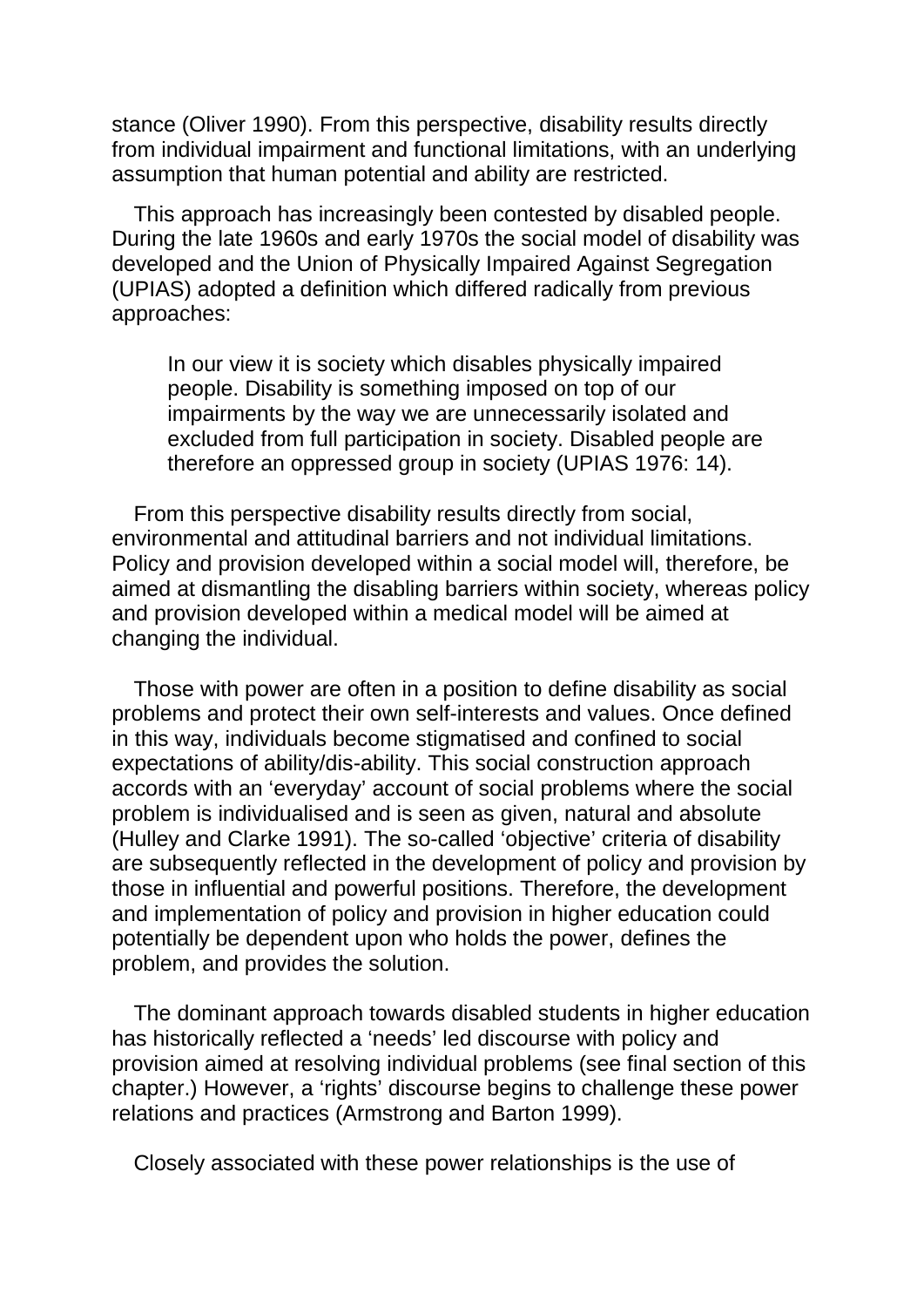terminology that transmits dominant ideas and values. Stereotypical images and assumptions are maintained through the use of terms that are potentially stigmatising and might devalue individuals (Thompson 1998). The term 'special needs' was originally adopted to signify a move away from the medical categorisation of disability, but the term is 'now perceived by many as simplistic, pejorative and patronising' (Tomlinson 1995: 7). Nevertheless, 'having special needs' has become embedded in educational discourse and provision (Barton and Armstrong 2001: 704).

Arguably, legislation has also reflected this needs based approach with a medical definition sitting at the heart of the Disability Discrimination Act (DDA). The Act defines disability as:

a physical or mental impairment which has a substantial and long-term adverse effect on a person's ability to carry out normal day-to-day activities (DfEE 1995a: Part 1.1.1)

According to this definition, the 'effect' must be (i) 'substantial' (more than minor or trivial); (ii) 'adverse'; (iii) 'long-term' (likely to last at least 12 months); and (iv) affect 'normal day-to-day activities'. The definition focuses on the effect of impairment and not on the disabling barriers within society. This is reinforced in the DfEE's *Guidance on matters to be taken into account in determining questions relating to the definition of disability* (1995b). Where activities are categorised as 'normal' this means that others are treated as 'abnormal', thus reinforcing the stereotyping and stigmatisation of disabled people.

The Northern Officers Group, an organisation of disabled people involved in local government, has campaigned for the Government to adopt a contrary social definition:

A disabled person is a person with an impairment who experiences disability. Disability is the result of negative interactions that take place between a person with an impairment and her or his social environment. Impairment is thus part of a negative interaction, but it is not the cause of, nor does it justify, disability (Northern Officers Group 2003: 1).

There is a concern amongst disabled people that unless legislation recognises the adverse effect of a medicalised conceptualisation of disability, policy and service provision will continue to view disability as an individual deficit.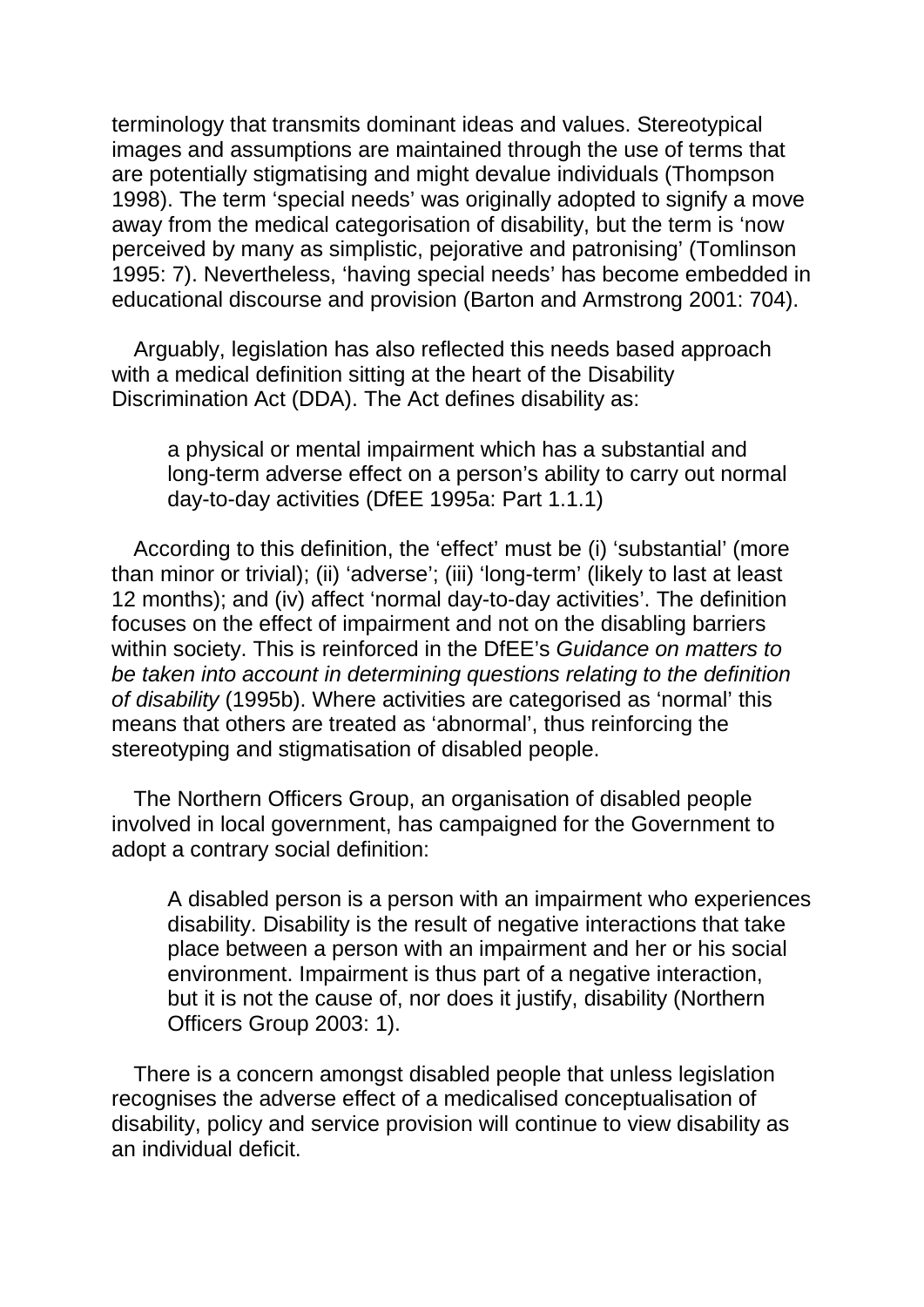The area of higher education was originally omitted from the DDA framework. HEIs were lawfully able to bar a disabled person just because they were disabled. In 1997 the Government set-up a Disability Rights Task Force (DRTF) to address the failure of the DDA. Its report *From Exclusion to Inclusion* (DRTF 1999) recognised the limitations of the definition of disability contained within the DDA, but retained the medical model approach. Issues relating to the provision of services for disabled students in higher education were considered and the discrimination that exists in post-compulsory education was condemned, but the report ignored claims of indirect discrimination. The DRTF (1999) recommended that higher education should be covered by civil rights legislation either as a separate section of the DDA or as separate legislation focussing solely on post-16 education.

In response the Government implemented the Special Educational Needs and Disability Act (SENDA) 2001, which addresses the exemption of higher education from the DDA and is now included as Part IV of the DDA. Since, September 2002 it has been unlawful to discriminate against disabled people or students on the basis of 'less favourable' treatment and HEIs are required to provide 'reasonable adjustments' where disabled students might be substantially disadvantaged. HEIs are required to change policies and practices, but if the interpretation remains within a medical/individualised framework the danger is that disability will continue to be viewed as stemming from abnormality and lack of ability. Notably, the language of 'special needs' persists and politicians and policy makers have continued to reinforce these stereotypical views of disability in the very naming of the Act.

The voice of disabled people has been largely absent and excluded in the development of legislation and policy (Oliver 1990; Drake 1999, 2002). Consequently, everyday assumptions of disability based on a medicalised conceptualisation and needs approach are mostly reflected in legislation, policy and provision. Admittedly, the Government has increasingly recognised the benefit of 'consultation' and 'participation' from under represented groups in the policy making process and has sought greater representation. However, as Arnstein (1969) argued, citizen participation ranges from non-participation (manipulation and therapy), through degrees of tokenism (informing, consultation and placation), to degrees of citizen power (partnership and delegated power).

The Government is in a powerful position to pick and choose who to include and exclude in the process of consultation and the outcome will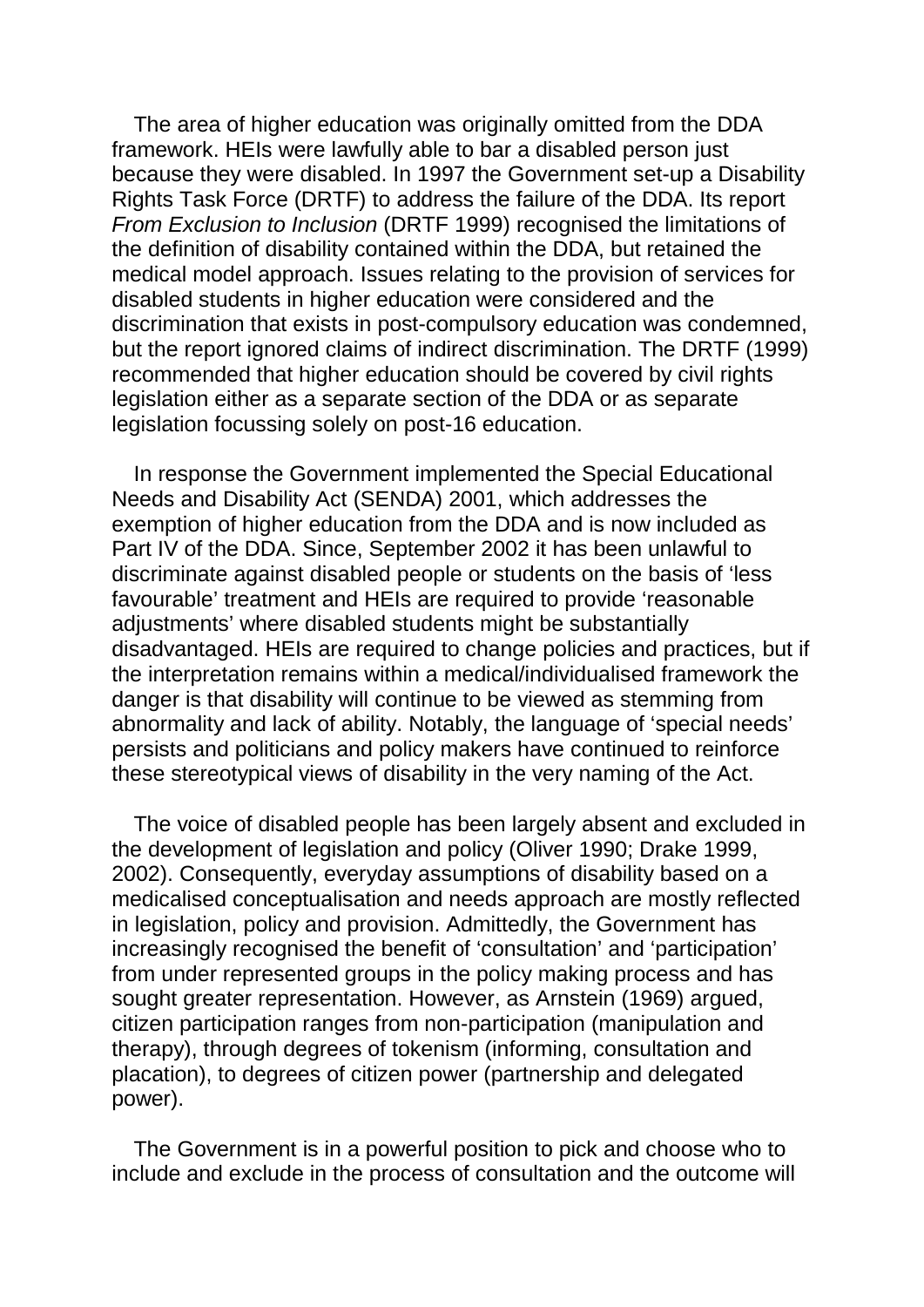be greatly dependent on whose voice is heard. In the past, the Government has turned to traditional charities which are well resourced, powerful and often entrenched in medical model thinking, to represent disabled people. Campbell and Oliver (1996) have distinguished between these traditional charities *for* disabled people and organisations and coalitions *of* disabled people. Research by Drake (1992) demonstrated that the priorities voiced by organisations run by non disabled people *for* disabled people reflected issues of needs, whereas the priorities voiced by organisations led *by* disabled people reflected issues of rights and citizenship.

In summary, disability legislation, policy and provision has, historically, reflected the values and beliefs of those who hold power and the voice of disabled people has remained largely absent from consultation processes. Disabled people and academics have expressed their concern over this failure and argued that legislation and policy needs to accord with the experiences of disabled people. The failure to include a social model definition at the heart of the DDA could potentially result in the formulation of policy and provision aimed at meeting needs and offering compensation, as opposed to reflecting rights and equalising opportunities.

#### *Policy*

This section discusses the policy agenda in Wales towards disabled students in higher education and considers the priority and commitment afforded to disability issues by the National Assembly for Wales. It illustrates how the overarching issues of power have influenced the development and implementation of policy in Wales.

The statistics used throughout this section are based on Higher Educational Statistics Agency (HESA) data for 2001/02. Although these statistics provide evidence of low levels of participation in higher education by disabled students and demonstrate inequalities, it is important to remember that HESA data represents and reinforces a medical conceptualisation based on a student's 'disability'.

In 1998 parliament passed the Government of Wales Act, which established the National Assembly for Wales (Transfer of Functions) Order 1999. This enabled the transfer of the devolved powers and responsibilities from the Secretary of State for Wales to the Assembly to take place in July 1999. The National Assembly for Wales (NAW) develops and implements policy within allocated funds received from Treasury. A priority of the Minister for Education and Lifelong Learning,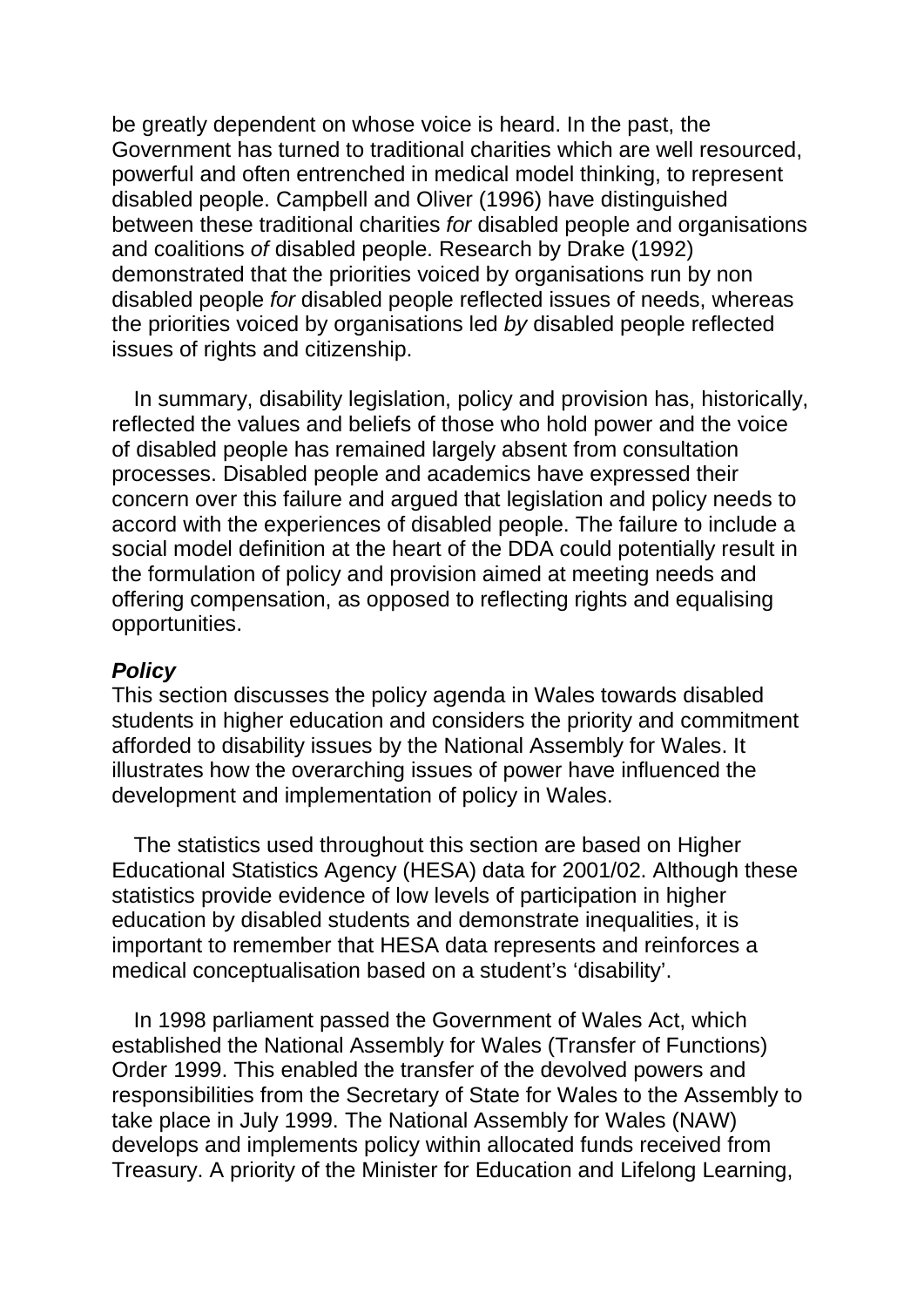Jane Davidson AM, and the Education and Lifelong Learning Committee was to ensure that a high level of education was available to all the people of Wales. The committee contended that education was the key to liberating talents, extending opportunities and creating wealth (NAW 2000).

In response, a number of high profile investigations and reviews into higher education have taken place in Wales over the last four years. These have comprised a *Policy Review of Higher Education* by the Education and Lifelong Learning Committee (NAW 2001), an *Independent Investigation Group on Student Hardship and Funding in Wales* (Rees 2001), a report on the *Patterns of Higher Education Institutions in Wales* (Ramsden 2002) commissioned by Higher Education Wales (HEW) and the Higher Education Funding Council for Wales (HEFCW), and *Reaching Higher – Higher Education and the Learning Country: A Strategy for the Higher Education Sector in Wales*  (NAW 2002).

The Government announced in 1999 its objective of widening participation in higher education to include at least 50 per cent of young people aged below 30 by 2010. Central to issues of widening access, as part of the Welsh Policy Review of Higher Education, two of the major themes were social inclusion and equal opportunities. The Policy Review (NAW 2001: 35) recognised the important link between higher education and employment for disabled people and that higher education provides an opportunity for disabled people to reach their full potential. It further reported that disabled people were seven times more likely to be unemployed than were their non-disabled peers. The number of higher education students in Wales known to have a disability in 2001/02 represented 5.6 per cent of the student population. In order to achieve equality of opportunity and greater social inclusion, the underrepresentation of disabled students needs be addressed as part of the widening participation policy. The Ramsden Report (2002) contained a section on widening participation and discussed attracting students from non-traditional backgrounds, and referred to qualifications of entry, mature students, ethnicity and social class. However, it made no reference to disability. Welsh Assembly policy also failed to consider the issue of disability among ethnic minorities in their discussions on widening participation, even though HESA data for Wales indicate that only 0.2 per cent of disabled students were from an ethnic minority in 2001/02.

Disabled students were also absent from the written evidence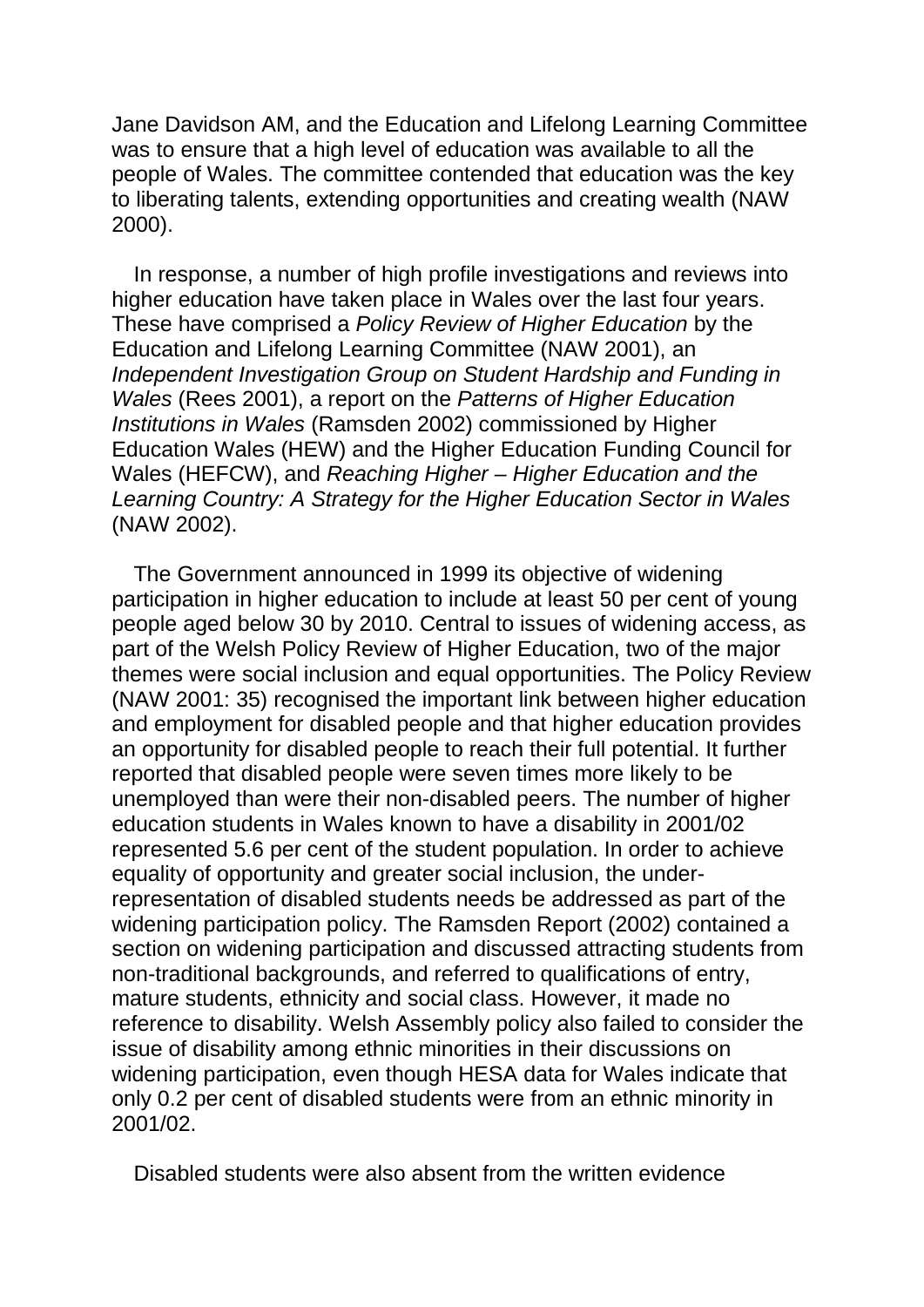submitted by Higher Education Wales (2001) to the investigation into student hardship and funding. The evidence recognised the conflict between tuition fees and widening access and discussed this in relation to low-income families and mature students, but did not discuss the potential effect on disabled students. The investigation (Rees 2001: 30) did however

recognise that disabled students experienced particular financial hardship

due to:

- (i) taking 'time out' from studies for health–
- related reasons;
- (ii) not being able to find work to supplement income;
- (iii) students living in university accommodation (often the most adapted and most appropriate accommodation) not being eligible for housing benefit;
- (iv) delays in receipt of Disabled Students Allowance (DSA) and inconsistencies in its allocation and administration.

The investigation recommended an Assembly review into the anomalies between the support systems and benefits systems affecting disabled students. However, the Assembly felt unable to respond to this recommendation as Welsh policy must comply with overall UK policy.

The conflict between widening access and fees has been recognised by the Assembly and it has been agreed that the variable 'top up' fees announced by the Secretary of State for Education and Skills, Charles Clarke, in the White Paper *The Future of Higher Education* (DfES 2003) will not be implemented in Wales before April 2007 (NAW 2003a). Future responsibility for student support and tuition fees will be transferred to the Assembly in line with policy for Scotland and Northern Ireland (NAW 2003b).

The Policy Review recognised that the fear of debt was a barrier for students from poorer backgrounds and that this was reflected in subtle ways; students were, for example, applying to HEIs closer to home to minimise costs (NAW 2001: 89). The Review failed to consider the likely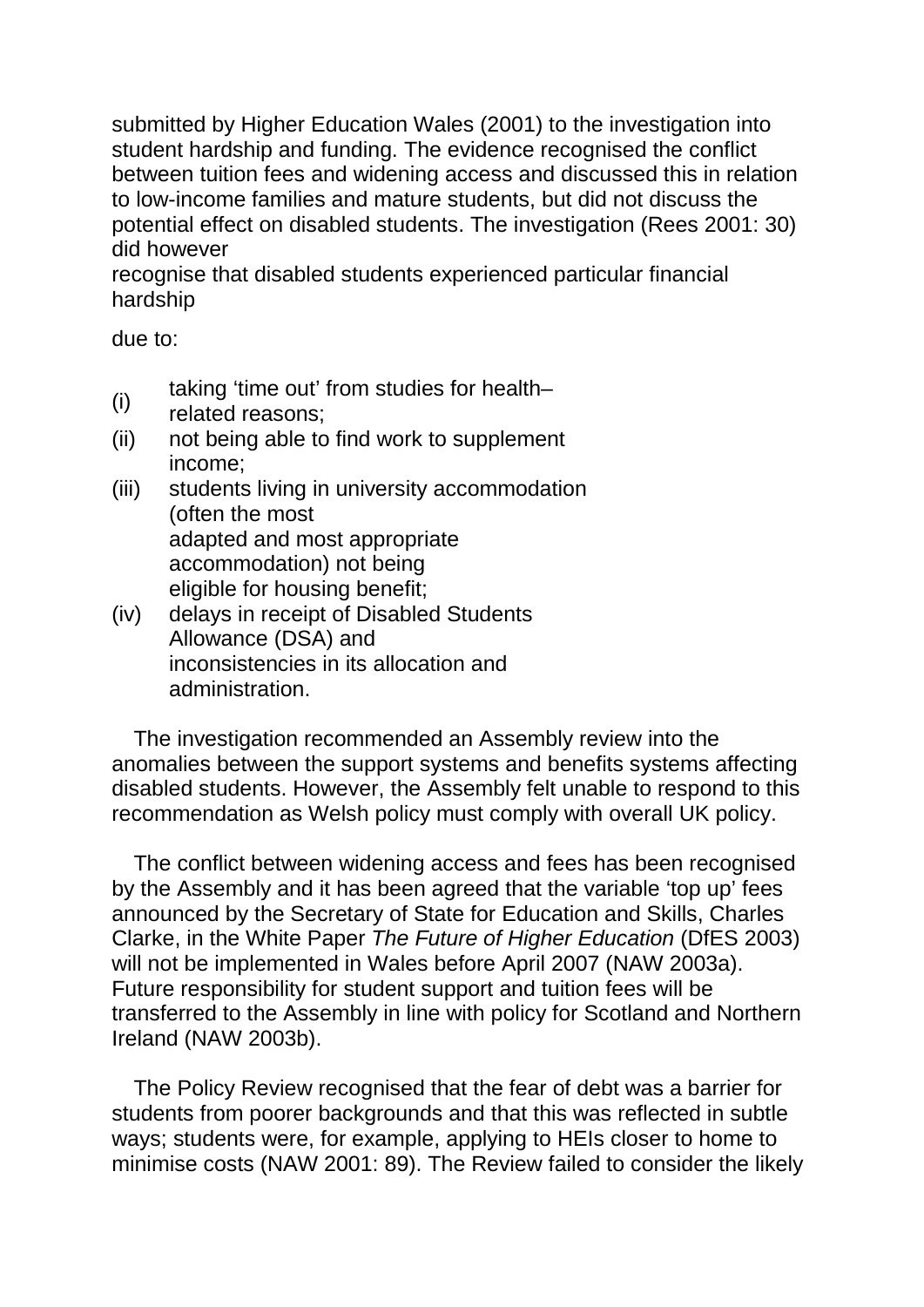disproportionate effect on restricting disabled students' choice of courses, institutions and methods of study.

Wales has 13 HEIs and the percentage of disabled students per HEI ranges from the University of Wales College of Medicine with 2.7 per cent to the University of Wales Lampeter at 12.9 per cent. As the Policy Review recognised, more students are choosing to study closer to home because of the fear of debt. This suggests that universities, such as Lampeter which are located in more rural areas are forced to make up their student quota in other ways, including taking increased numbers of disabled students. If this is the case, disabled students will be even more limited in their choice of institution and course of study. These figures also highlight the low level of participation by disabled students at the College of Medicine compared to a higher level of participation (9.7 per cent) at the College of Music and Drama.



### **Figure 1: Percentage of Disabled Students by Higher Educational Institution in Wales**

The development of disability policy in Wales has appeared to lack the level of expertise found in Scotland and England. The Scottish Higher Education Funding Council (SHEFCE) and the Higher Education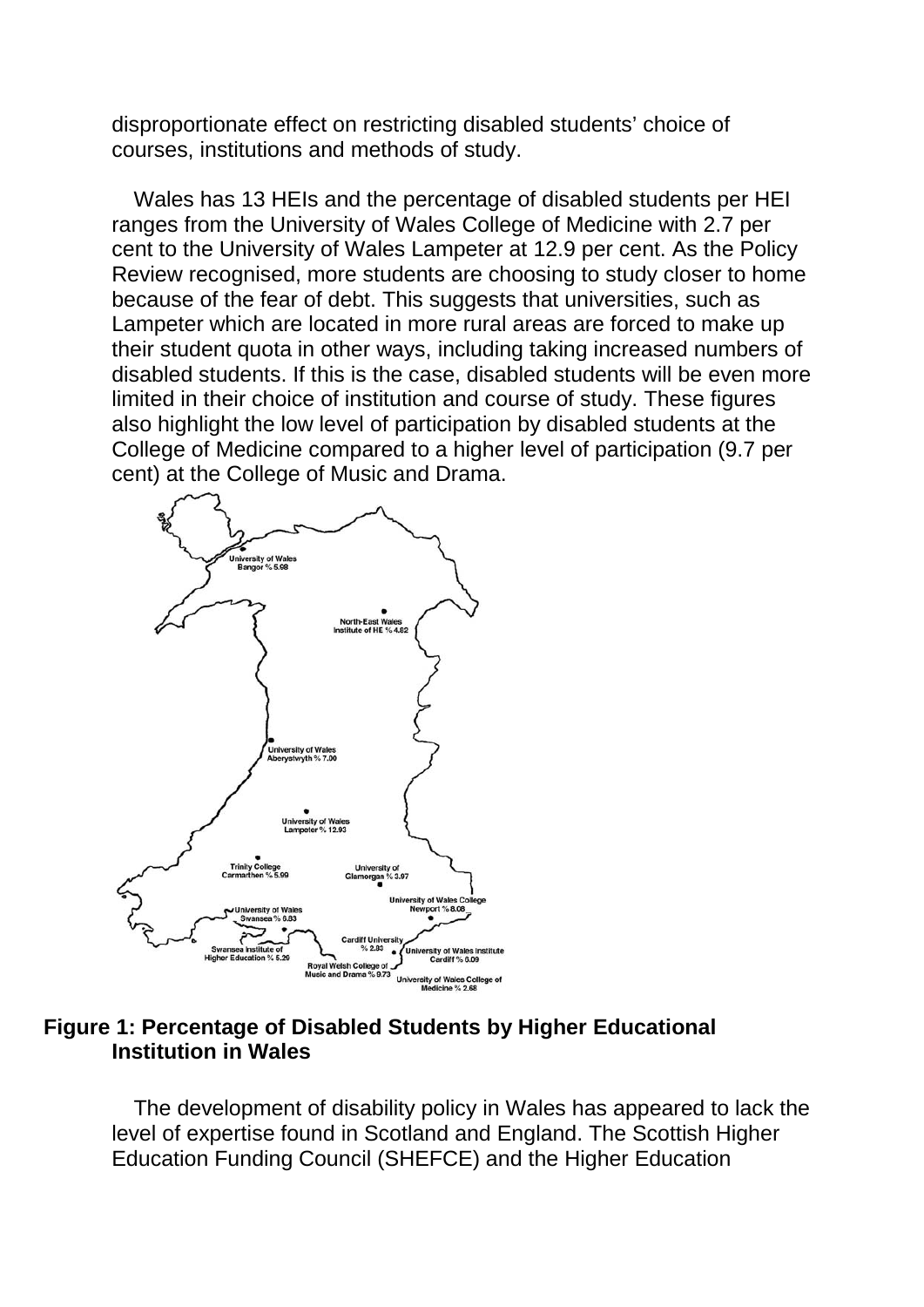Funding Council in England (HEFCE) both established a National Disability Team (NDT) to provide high levels of support. Wales has no such initiative and also lacked the level of financial commitment towards disability provision compared to Scotland and England. The disabled student premium was introduced in Wales in 2002/03 with an allocation of £200 per eligible student (those recorded in HESA returns as full time and in receipt of DSA) (HEFCW 2002). This amount was maintained in 2003/04 at a total cost of £351,400. In addition, a further £148,600 was made available for various disability initiatives (HEFCW 2003). However, in Scotland the disabled student premium represents £591 per eligible student at a total cost of £1,222,000, with a further £250,000 available for disability initiatives (SHEFC 2003). Although in England funding is calculated differently (based on the proportion of students that each institution recruits in receipt of DSA) the allocation for 2003/04 represented £10,317,138 (HEFCE 2003a), with a further £5.48m allocated for 2003/05 towards improving provision for disabled students (HEFCE 2003b). The lack of funding in Wales conveys to HEIs an underlying message that disability provision is not a high priority.

Like the Westminster Government, the Assembly are also in a powerful position to pick and choose who to include and exclude in the process of consultation and representation. The Independent Investigation Group on Student Hardship and Funding in Wales was specifically requested by the Assembly to take evidence from the appropriate interest groups, such as those representing students, providers of education courses and representative bodies (Rees 2001: 3). The 'listen and learn' approach to the consultation process was extensive and 1500 organisations and individuals were invited to present evidence, but arguably the most powerful voices stemmed from the professional bodies. As part of the Policy Review, the Disability Rights Commission, Skill and RNIB Cymru submitted evidence to the Education and Lifelong Learning Committee and were commended for 'eloquently' explaining the 'needs' of disabled students (NAW 2001: 35).

In summary, the Welsh Assembly have recognised the low level of participation by disabled students in higher education and that, as a consequence, disabled people are less likely to reach their full potential. However, despite a number of high profile reports on widening participation, disability policy remains low on the policy agenda. The Welsh Assembly did seek extensive consultation on policy, but the voice representing disabled students appeared to be that of professional bodies and traditional charities, with the focus continuing to be based on meeting needs.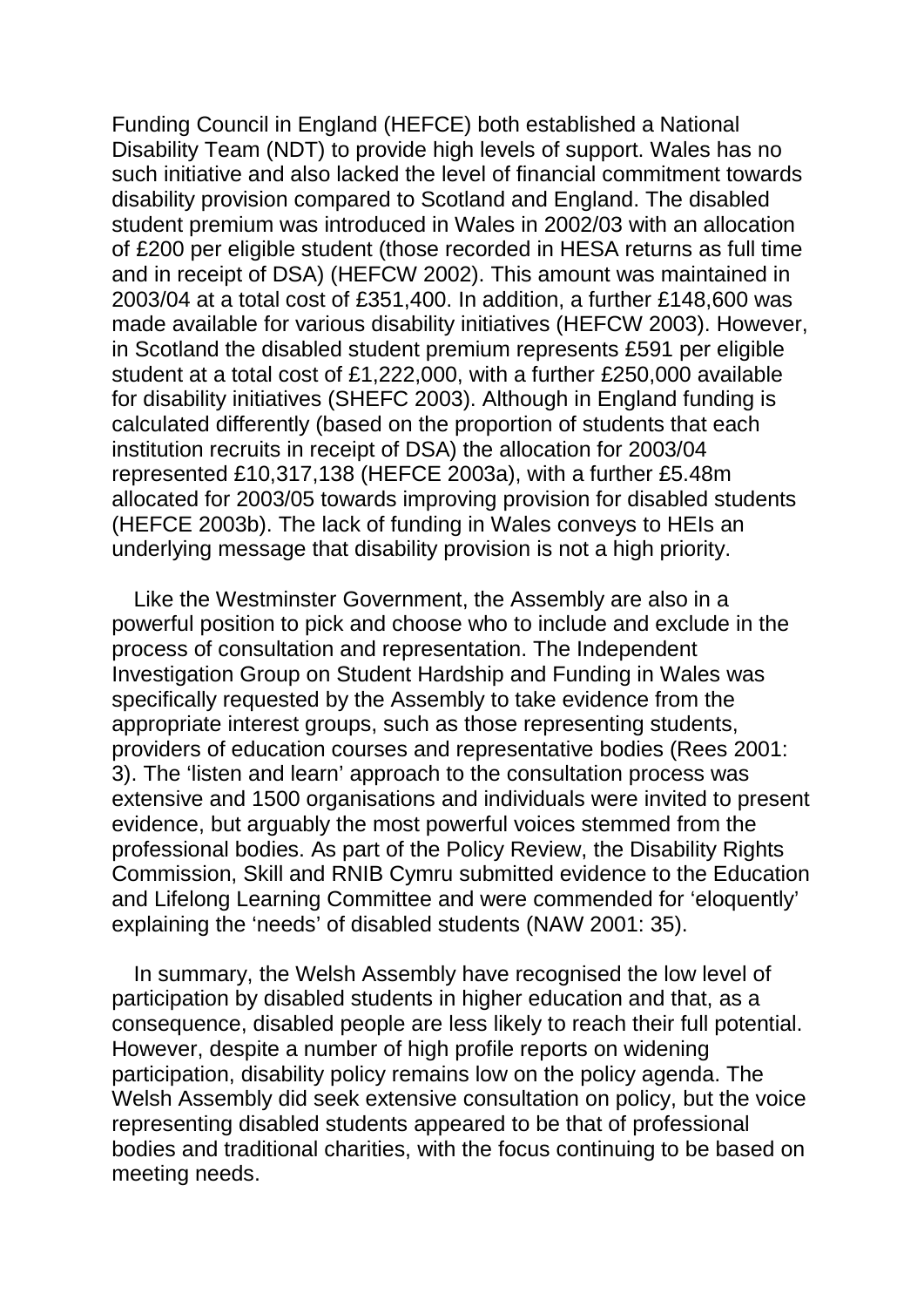### *Provision*

The final area of discussion examines the experiences and views of students at a Welsh HEI. As part of my PhD research I distributed a questionnaire to all students registered with the Disability Office at a Welsh HEI. From the completed questionnaires I selected twenty students to interview, and it is their views that are discussed here. The students were selected to achieve a representation of impairment categories of impairment as used by HESA, while also reflecting a range of backgrounds and characteristics, such as gender, ethnicity, age, experience of different courses and subject areas and level of study.

For many of these students the first barrier was whether to declare a disability or not when applying to the institution. As Simon explained, 'you are torn between wanting to say and not wanting to say'. Students generally felt a reluctance to 'say' because they felt concerned that they might be labelled, treated differently or even rejected from their choice of course or HEI.

The students interviewed wanted to be independent and not rely on anybody or anything. Independence was important, but in this context was associated with remaining silent. Silence was perceived to create a level playing field, with achievement through individual merit. Students developed their own strategies of coping but when these failed they felt forced to disclose. As Emma stated:

In some ways I wanted help, but I didn't tell anyone there was a problem, so if I had actually gone and looked for help it would have been better for me. As a result, she had to suspend her studies in her second year.

The reluctance of students to disclose a disability can result in serious consequences for them. Therefore, how can HEIs encourage students to disclose a disability and address this barrier of disclosure? As long as the focus of policy and provision reflects a medical model and is needsled, students will feel stigmatised and be reluctant to disclose. If policy and provision encompassed a social model response and recognised a rights focus, this might begin to reduce the stigmatisation experienced by students.

Nevertheless, the majority of the students viewed disability in terms of the medical model. Disability resulted from their impairment, they were at fault and it was their responsibility to adapt and fit in to university life. Students voiced judgements about disability and made comparisons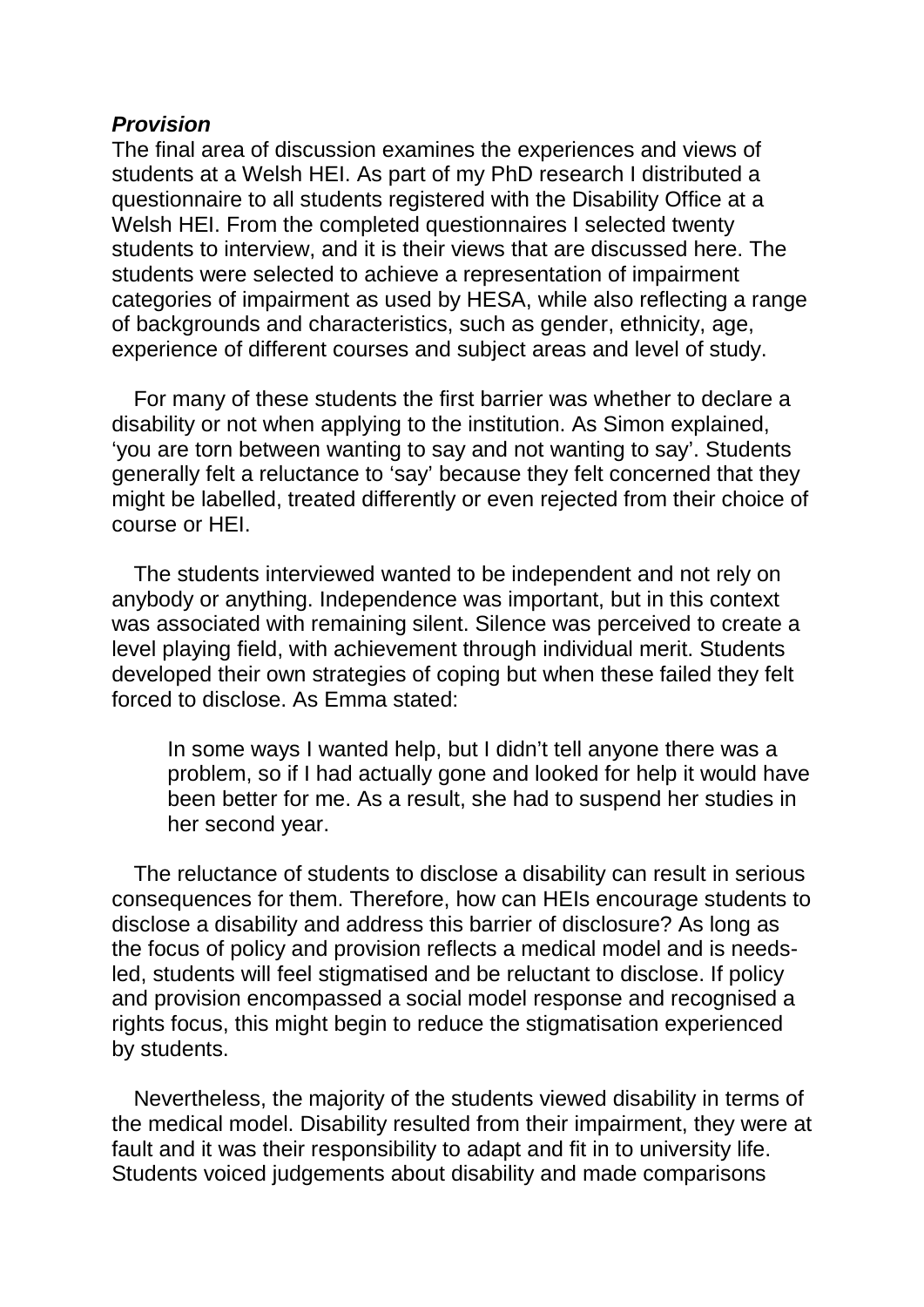between varying degrees and types of impairment. George, who had a hearing impairment and difficulty talking, but who was able to walk with support, told me that being able to walk meant you could go anywhere and do anything. In contrast, James who had mobility difficulties insisted that communication skills were far more important than anything else. Judgements were also made by the students about the appropriateness of studying various courses. For example, Gareth, a dyslexic student on a mechanical engineering programme, expected departmental attitudes to vary. He thought that not all courses would be appropriate for someone with dyslexia. Students' own perceptions appeared to reflect the everyday assumptions within the HEI setting.

Although students viewed disability in terms of individual impairment, students also recognised that provision had the potential to overcome or reinforce disabling barriers. For Dawn, a visually impaired student, receiving copies of overheads prior to lectures meant being able to follow lectures on the same basis as everybody else. Without them she had difficulty following the lecture and keeping pace with her class.

The learning experience of students was very dependent on how far departments and academic staff listened to, and responded to, their concerns. For instance, James had found his department exceptionally supportive and responsive and felt that his opinion and advice was actively sought on issues of disability. However, in other instances students felt that their views were perceived as insignificant. They also felt daunted in having to inform and remind lecturers about their disability. Some students did not know who they should go and see, or where to go, or found the whole process time consuming and demoralising.

Staff perceptions also varied, not only across the HEI, but within departments. Some lecturers recognised the disabling barriers experienced by students and others continued to see disability as a consequence of individual impairment. Dawn had experienced very different responses from different lecturers. Some lecturers had provided her with extensive notes and directed her to specific reading and other lecturers had told her 'to sort herself out'. Other lecturers had drawn attention to her impairment by their comments and actions and, as Dawn argued, 'they are actually making you different to everyone else'.

During the interviews, students also discussed their relationship with the Disability Office. Some felt a sense of gratitude towards the Disability Office, David, who was having numerous difficulties, told me 'they have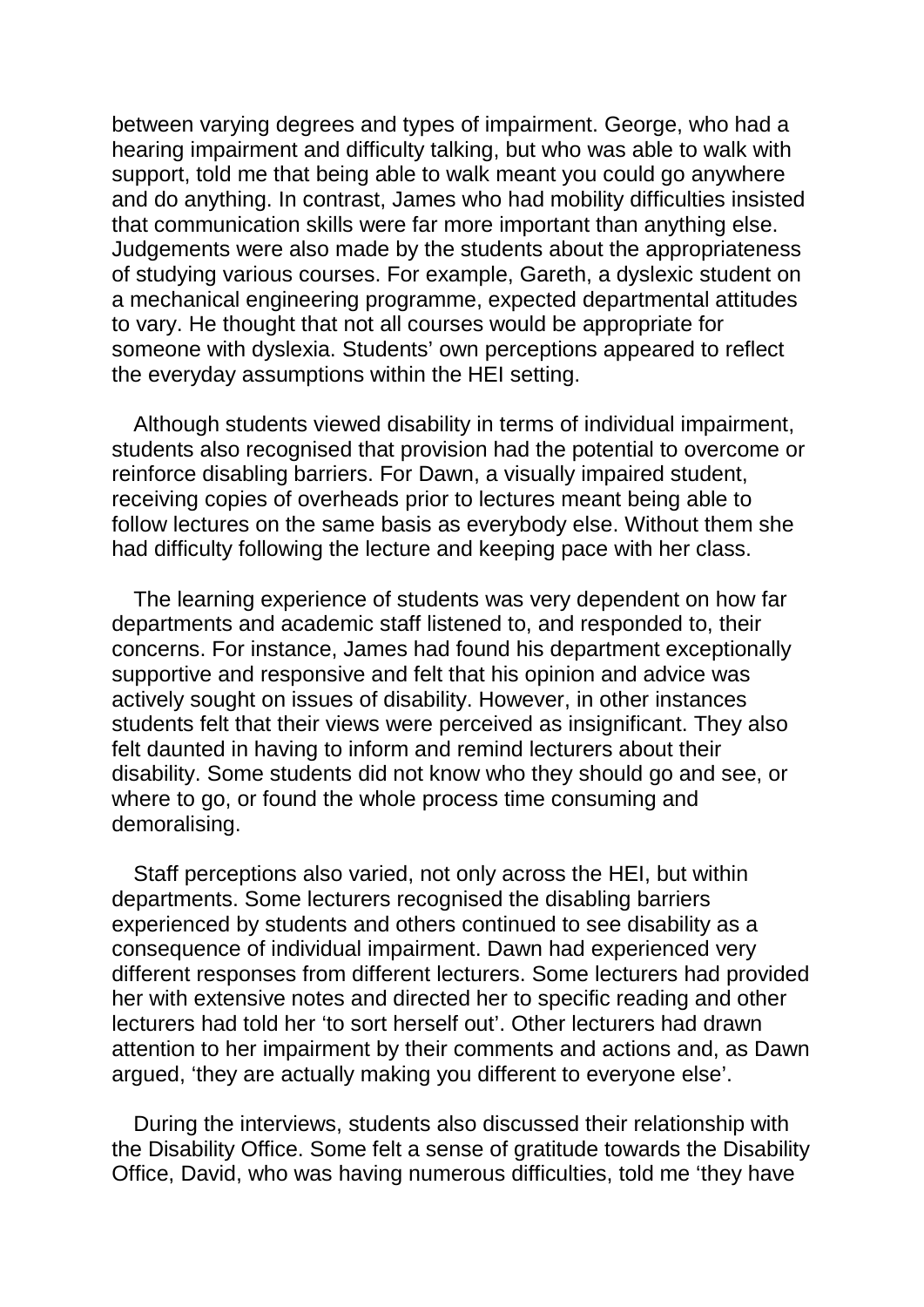done enough already, they didn't have to do what they've done. I'm grateful for what they've done'. The relationship between these students and the Disability Office appeared to be based on meeting needs. Other students had felt very let down, George, who had studied as an undergraduate at the HEI and was currently working towards his Masters, told me:

They don't care, they don't care at all about the disabled student … they don't have a clue what is going on. … I don't have anything to do with them, so I just sort things out for myself. So that's much better, 'cos it gets things sorted out.

Students often felt that help was promised, but did not always materialise, and that they had to be proactive in ensuring issues were resolved.

A fear of being threatened and bullied by the Disability Office came out in Natalie's interview. Natalie asked me about the number of questionnaires I had received back from students, as she was aware of students who would not complete my questionnaire because of 'a fear' of the Disability Office 'finding out'. Students from special educational backgrounds appeared to be more afraid and lack confidence compared to students from mainstream backgrounds. Where students had raised concerns about the Disability Office they often felt there had been a failure to address these issues.

Central to the student experience was the Disabled Students Allowance (DSA). The DSA was introduced to cover additional costs and expenses incurred by students. It is awarded through the students' local education authority (LEA), with the student required to attend an assessment centre. The students in my research sample experienced long delays in waiting for assessments to be carried out, in equipment and software arriving, and in receiving suitable training in the use of the equipment and software. These delays caused them significant anxiety and affected their coursework. The assessment process was generally disliked and viewed negatively. Students felt disappointed that assessors failed to listen to them and Gareth commented that when he had his assessment he was told 'you need this, this and this, because your symptoms say'. The assessor seemed to have fixed preconceptions within a medical/individualised model and made suggestions that Gareth knew would not be appropriate. When Gareth made alternative suggestions he felt that these were ignored. Gareth had felt quite confident about the assessment process and told me: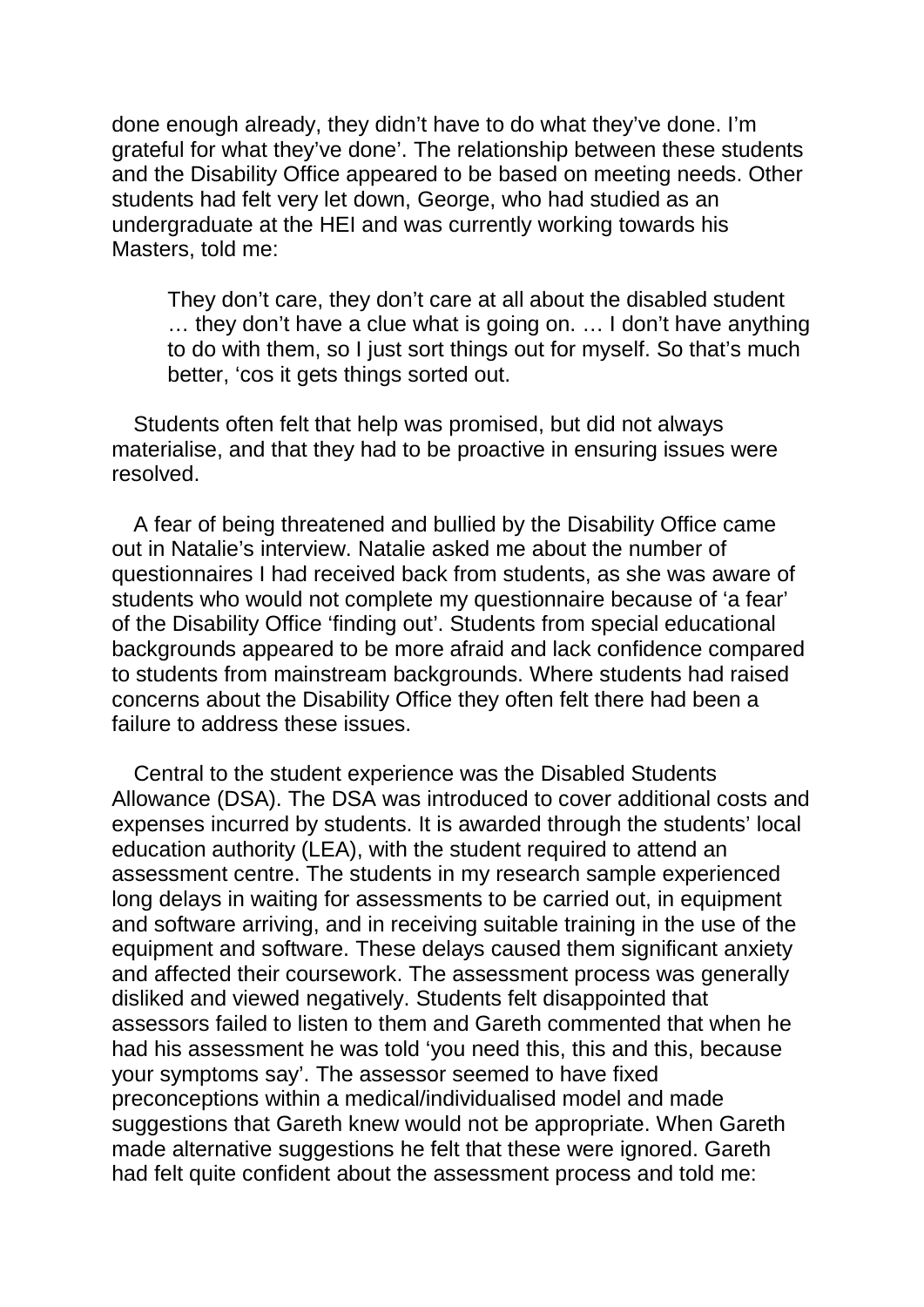I've played this game for many years now, all the way from assessments in Bangor to assessments in Cardiff. I'm a bit used to it. I wasn't overwhelmed by it.

The assessment for Rachel, however, was difficult and she had felt pressurised into agreeing with the assessor's recommendations. The assessment left her very upset and she told her mother what had happened. Her mother stepped in and the assessment was changed. Rachel's opinion apparently carried little weight.

Two assessors were present at Dawn's assessment and she felt completely ignored, while the jargon used during the assessment reinforced an unequal power relationship.

It was a waste of time … I was just sitting there and these two blokes were having this discussion like over my head …all this like computer jargon and I had no idea what they were on about and so even if I did want to say and butt in, I wouldn't have known what they were talking about in the first place.

Assessors were considered to be 'experts' by the students and in most cases students accepted their recommendations. For example, the equipment and software that arrived for James was not adequate and as James told me 'I was told it was the best. I accepted it and it turned out not to be'. Some students had on-going problems with their equipment, and most students I talked to purchased additional software to meet their requirements.

Overall, the assessment process reflected a medical model approach, with the assessors defining the problems and providing the solutions. Students were also unaware of their entitlements and often accepted the word of the assessor as final. Only one student knew he had the right to administer the DSA directly and not through the HEI.

Students viewed disability as isolating, but where they had formed friendships they had found invaluable support. Often when everything else failed it was friends who had stepped in and lent equipment, taken notes, read material and offered assistance. However, not all students found it so easy to 'fit in' and make friends. Some were conscious about using laptops and dictaphones in lectures; others felt excluded as Dawn explained: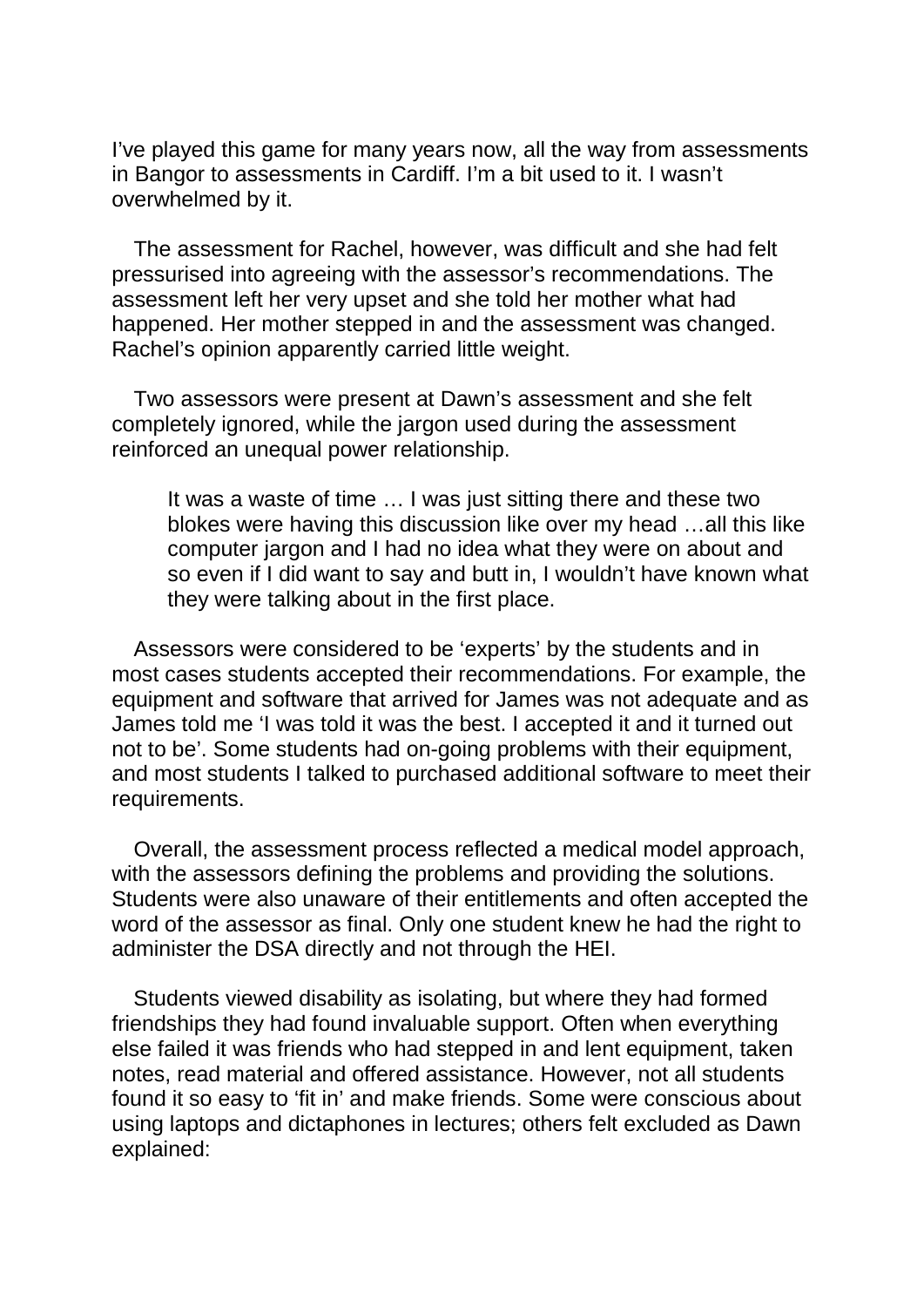You never get any of the other students coming to say hello or anything, or we are going for coffee, do you fancy coming?

Having friends helped to break the isolation and to overcome the feeling of being excluded, but deeply ingrained in students' attitudes was a medical view of disability. Ash et al. (1997), researching colleges of further education, also found that student attitudes were entrenched in a medical model of disability.

Preconceived ideas of disability were also prevalent throughout the Students' Union (SU) and societies. The advice and support offered by the SU was welcomed by students who viewed it as a place to turn to in times of crisis, but did not view it as a body in which they could participate. Events held by the SU were often at inaccessible venues and when James stood for the SU elections he found it difficult to campaign effectively. In my own experience of attending SU meetings, I asked for paperwork in a suitable format and when this request repeatedly failed and I raised my concerns with the General Secretary, I was told that 'I should be grateful for the help I received'.

The SU viewed disability as meeting needs and not in terms of rights. Societies were also seen as exclusive, as Philip found when he approached one of the societies and met with a negative reaction. Attitudes in the SU, as throughout the HEI, appeared to be stuck in a medicalised/ individualised conceptualisation of disability.

Getting involved and having a voice in HEI life seemed beyond the reach of students. Emma expressed an interest in the departmental student staff committee, but felt that those normally elected were 'the ones that might run a club or society, and literally have a fantastic life, and they are into everything'. I asked students their opinion about starting a society/forum where they could share ideas and experiences. This suggestion was welcomed as a way to offer support and to bring about change. Several students said it would have been useful to have known how other students had managed and how they had resolved difficulties. As Emma commented 'it is only when you have experienced something directly yourself can you really understand'. This was linked to bringing about change as Paul argued 'in order to make things work there must be student input, otherwise it's just academic staff and professionals'; and as Marcie commented, 'staff are not aware of problems'.

The students I interviewed wanted to study and do well, but as James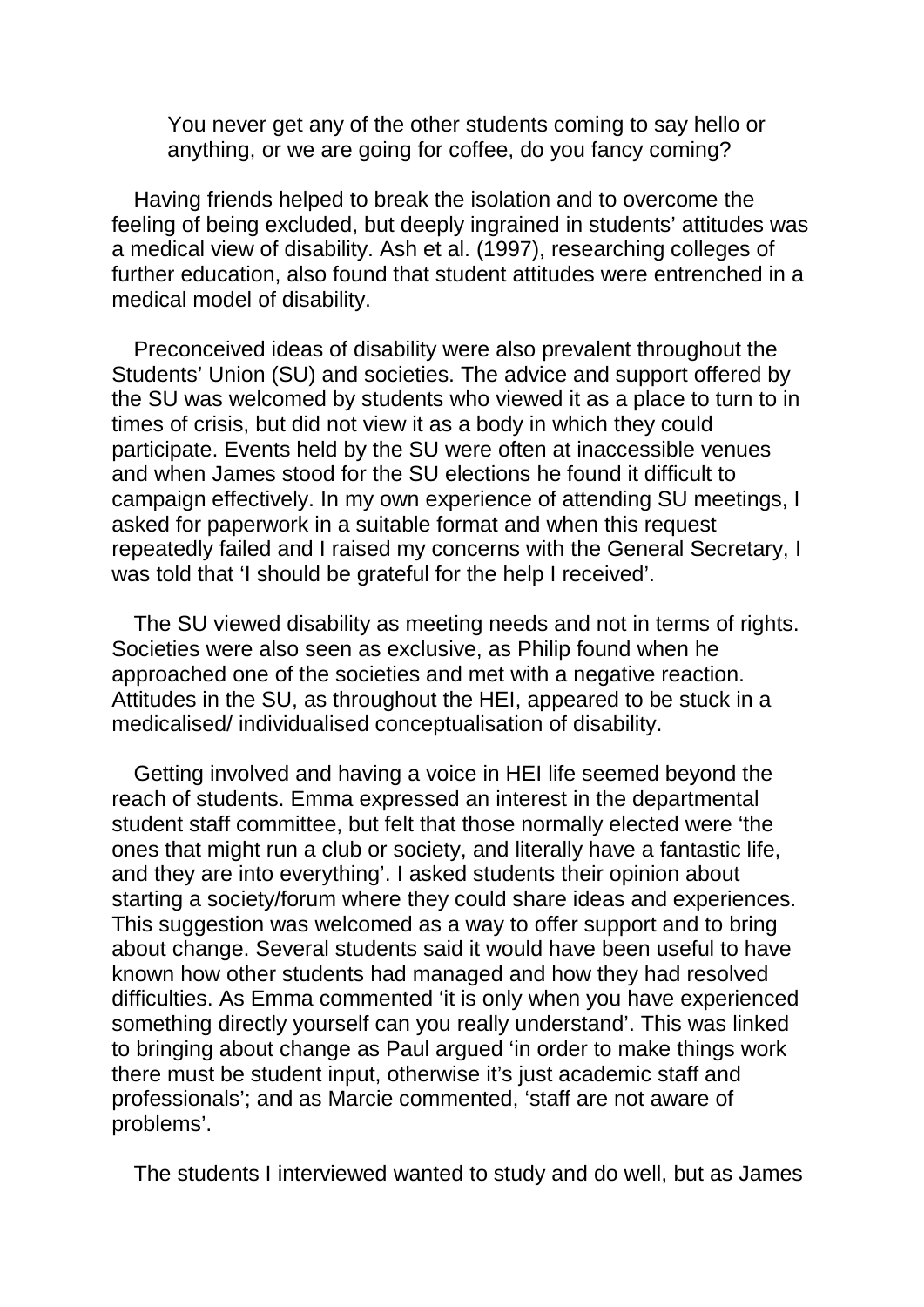commented it is 'sheer damn hardworking determination' that gets disabled students through. Students have to struggle and overcome all the disabling barriers in higher education just to be able to study. Other research has produced similar findings (Preece 1995; Hall and Tinklin 1998; Borland and James 1999).

In summary, my interviews highlighted a range of experiences and views among disabled students within a HEI setting. It was evident from the student's comments that HEI perceptions generally reflected a medical model view. This was illustrated when discussing issues of disclosure, experiences within academic departments, interactions with support and assessment staff and in their relationships with other students. In addition, students often felt their own views were regarded as insignificant or simply ignored. However, students also recognised that, potentially, by sharing their experiences, change was possible.

### **Conclusion**

By examining power, policy and provision, it is evident that the voice of disabled people has remained largely unheard in the development and implementation of policies in the field of higher education. The views and 'representation' of disabled people has largely been dominated by, or taken over by, charities, and professional bodies. This has resulted in the formulation of legislation and policy, as with the DDA, that followed a medical model approach and failed to accord with the experiences of disabled people. However, if a social model interpretation was adopted then this has the potential to bring about radical change within higher education, with the everyday perceptions of disability being challenged and the diversity of all students being valued.

Although, student views and experiences varied considerably from discussions on impairment and disability, relevant courses of study, coping with academic life, claiming allowances, to relationships with HEI staff and other students, it was apparent that students were trying to fit in to HEI life. However, this does not challenge the 'everyday' assumptions of disability. Instead, it is about students negotiating the barriers that exist in higher education. Disabled students now have legal access to higher education, but this is not inclusive while they have to adapt to the existing, exclusionary environment.

The Welsh Assembly has stressed the importance of higher education in creating 'equal opportunities' and acknowledged the specific barriers experienced by disabled people. Nevertheless, little effective policy action has been taken, leaving a strong impression that the social inclusion of disabled people remains a low priority.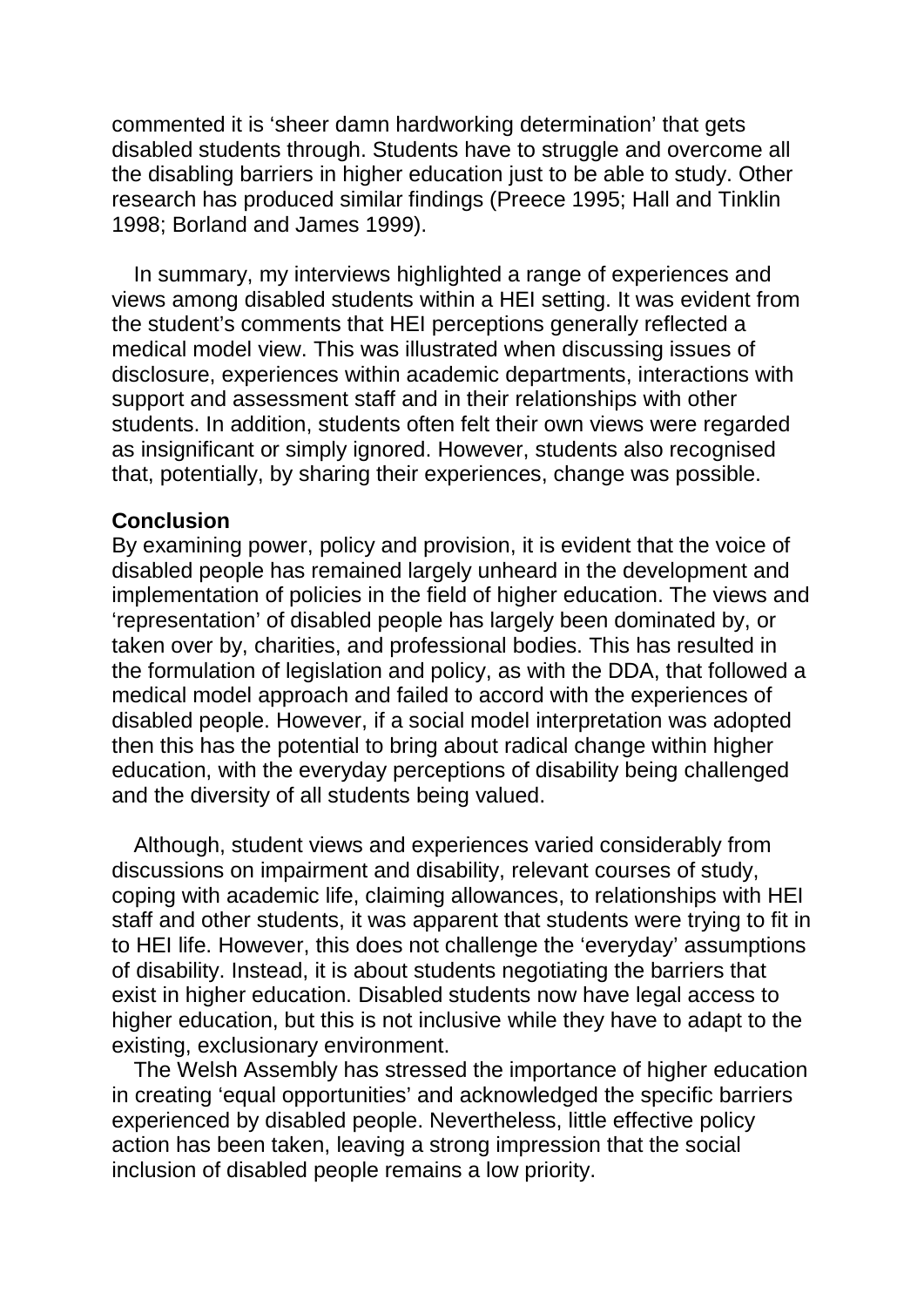# **Bibliography**

Ash, A., Bellew, J., Davies, M., Newman, T. and Richardson, L. 1997: Everybody In? The Experience of disabled students in further education. *Disability and Society*, 12 (4), 605-621.

Armstrong, F. and Barton, L. 1999: Is there anyone there concerned with human rights? Cross-cultural connections, disability and the struggle for change in England. In F. Armstrong and L. Barton (eds), *Disability,* 

*Human Rights and Education: Cross-cultural perspectives*. Buckingham: Open University Press.

Arnstein, S. 1969: A ladder of citizen participation. *American Institute of Planners Journal,* 35 (4), 216-24. Barton, L. and Armstrong, F. 2001: Disability, Education and Inclusion: Cross-Cultural Issues and Dilemmas. In G. Albrecht, K. Seelman and

M. Bury (eds), *Handbook of Disability Studies*. London: Sage. Borland, J. and James, S. 1999: The Learning Experience of Students with Disabilities in Higher Education. A case study of a UK University. *Disability and Society,* 14 (1), 85-101.

Campbell, J. and Oliver, M. 1996: *Disability Politics: Understanding our past, changing our future.* London: Routledge.

DfEE 1995a: *The Disability Discrimination Act*. London: HMSO. DfEE 1995b: *Guidance on matters to be taken into account in determining questions relating to the definition of disability*. London: HMSO.

DfEE 2001: *Special Educational Needs and Disability Act*. London: HMSO.

DfES 2003: *The Future of Higher Education*. London: HMSO. Disability Rights Task Force 1999: *From Exclusion to Inclusion: Final Report of the Disability Rights Task Force.* London: HMSO.

Drake, R. F. 1992: *A little brief authority? A sociological analysis of consumer participation in voluntary agencies in Wales*. PhD thesis. University of Cardiff.

Drake, R.F. 1999: *Understanding Disability Policies*. Basingstoke: Macmillan.

Drake, R. F. 2002: Disabled people, voluntary organisations and participation in policy making. *Policy and Politics,* 30 (3), 373-385.

Hall, J. and Tinklin, T. 1998: *Students First: The Experiences of Disabled Students in Higher Education*. Edinburgh: The Scottish

Council for Research in Education.

www.scre.ac.uk/resreport/rr85/index.html

HEFCE 2003a: *Disability funding 2003-04*.

http://www.hefce.ac.uk/widen/SLDD/grant0304.xls

HEFCE 2003b: *2003-2005 special funding programme: Improving provision for disabled students.*